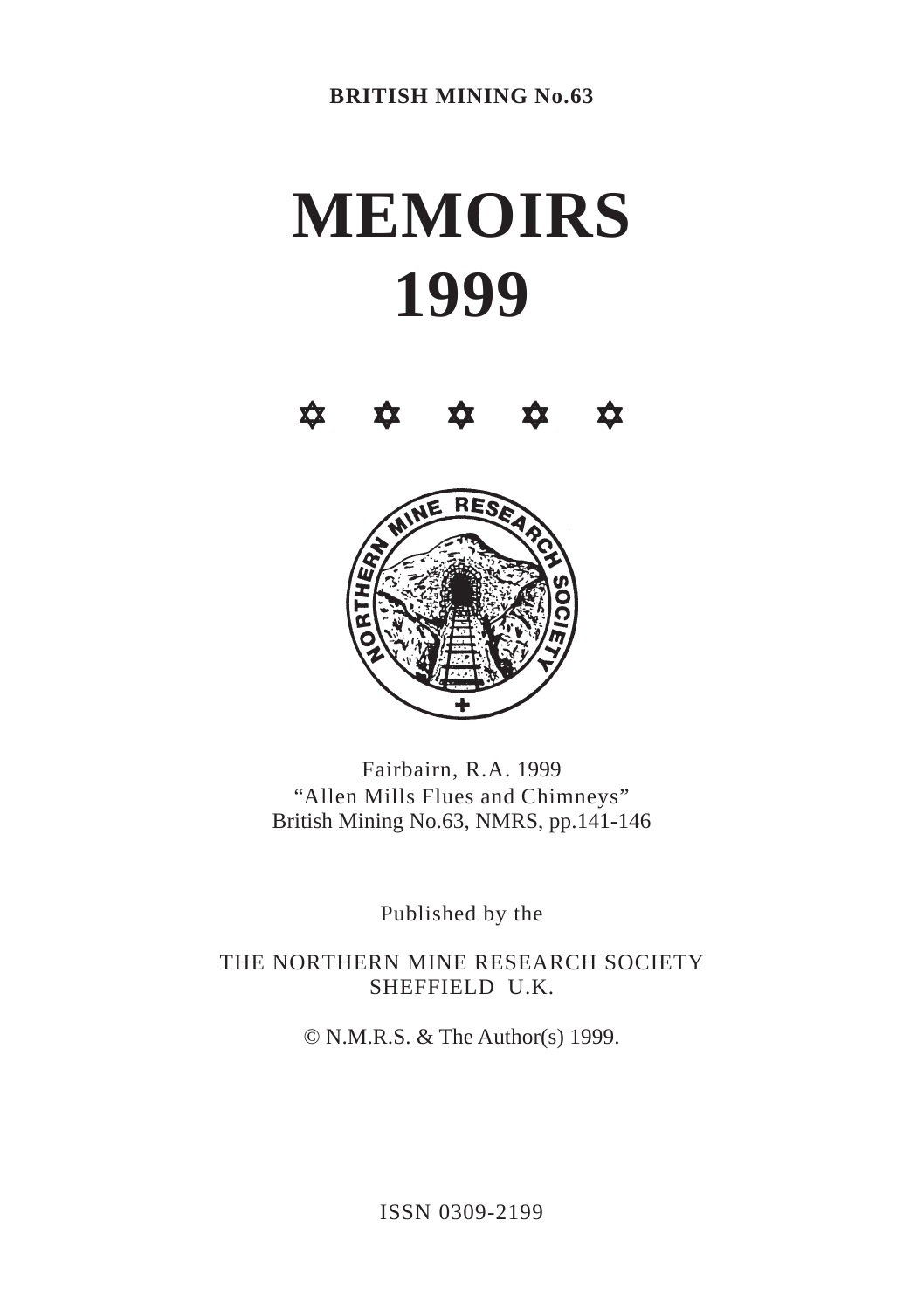## BRITISH MINING No.63

## **ALLEN MILL FLUES AND CHIMNEYS**

#### by Raymond A. Fairbairn

#### **SUMMARY**

*This brief history was prepared using material in the Northumberland Record Office, and photographs and measurements made in 1993-4. The latter are of value because the chimneys and part of one flue have been consolidated and rebuilt. The first horizontal chimney serving Allen Mill was built in 1808, but the main period of construction was from 1835 to 1840.*

#### **HISTORY**

Allen mill was the first Beaumont mill to get a horizontal chimney, and a note of May 13th 1808 stated that, *"The horizontal chimneys erected here have answered the utmost expectation".* The decision to build horizontal chimneys at his other mills was left to Col. Beaumont because of the cost involved.1 At that time they were taking down the old chimney because it was in a bad condition and was not large enough, and replacing it with a new one. It is interesting to note that the reference to horizontal chimneys is in the plural. This probably refers to the various flues necessary to join the different furnaces to the main flue, as seen in a  $1847$  plan.<sup>2</sup> In 1805, the nearby Langley Mill had a horizontal flue, 70 metres (230 feet) long, and it seems likely that the Allen mill flue was of similar length.<sup>3</sup>

In 1835 a horizontal chimney was built for Allen mill, the accounts for which survive. Unfortunately the accounts are not detailed, but over the period 1835-6 £1851 was set against the chimney. A further £579 may be additional to this cost. Further expenditure, amounting to  $\text{\pounds}981$ , was made building Allendale Chimney in 1838-9.

According to Dickinson, the first flue outlet was at Cleugh Head. This would be compatible with claims in 1840 for damages incurred at Dryside and Oustley by fumes from the chimney. Dickinson also says, *"On the construction of the second one* [flue]*, both were continued to their present position on the moor, about three miles west of the mill",* but fails to explain the presence of two chimneys*.* 4

The first edition O.S. map 1860 and the 1861 plan of the parish of Allendale prepared for W. Beaumont both clearly show that the flues were complete, including both chimneys and the link between the chimneys (Figure 1).

## **CONSIDERATIONS**

It remains to try and piece together the sequence of flue construction from the evidence on the ground. The plan of the mill suggests that the flue which passes out of the mill at right angles to the main walls of the mill was the first to be built i.e. c.1808. Bewick's 1847 plan shows the position of a second flue leaving the plant at an angle, and dotted in, probably to indicate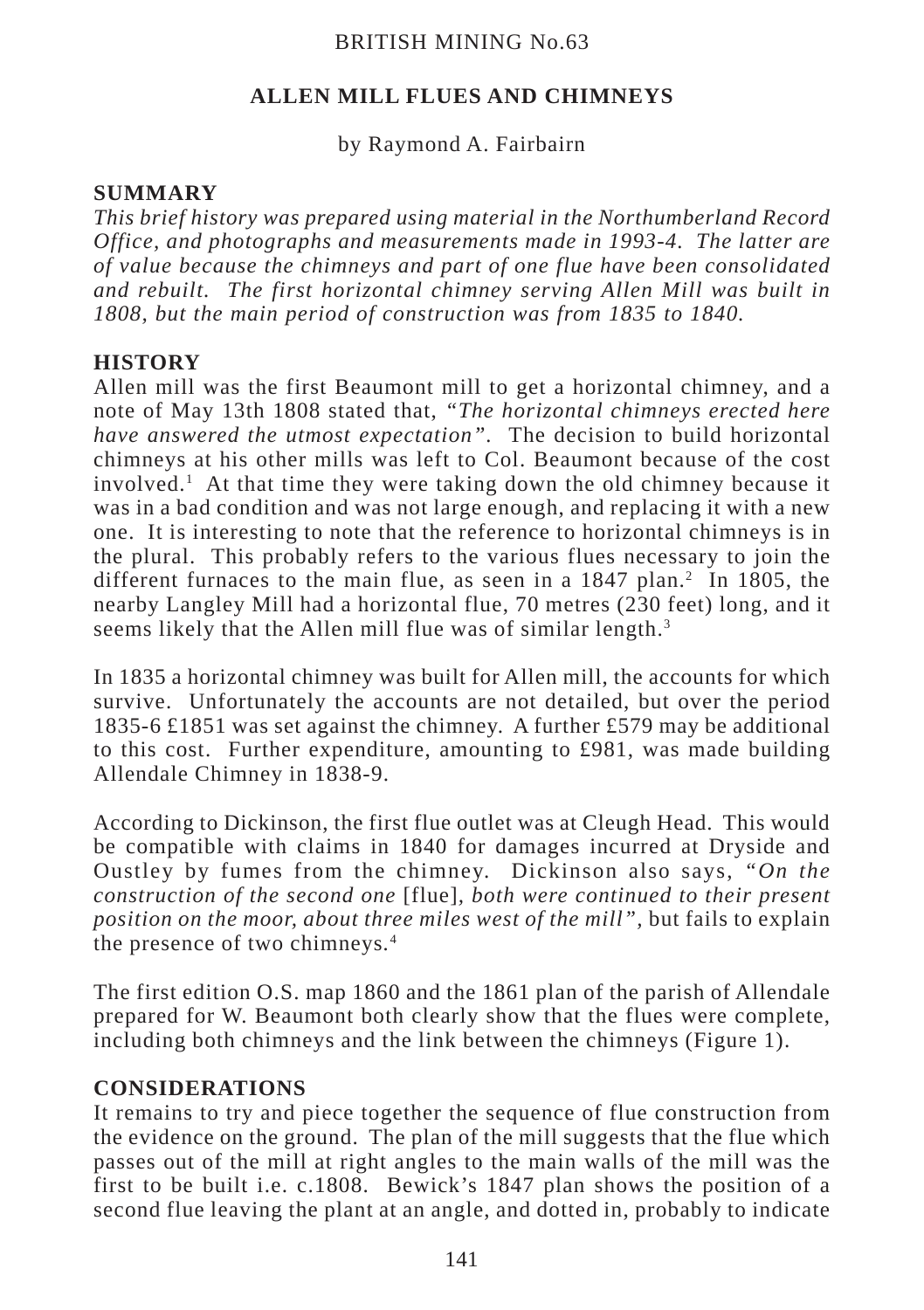#### ALLEN MILL FLUES AND CHIMNEYS

that it was underground. From this evidence, it is apparent that construction of the second flue predates 1847.

The flue that passes through the field near Brides Hill appears to pass under the flue that follows the Allendale-Ninebanks road near Juniper, which suggests that the flue that crosses the fields was the first to be built.

The location of the chimney at Cleugh Head is not certain, but it was probably where the two flues meet again (NY820555). An examination of the area suggests that the two flues were not necessarily linked, but came together then diverged.

The general appearance of the two flues differs considerably, the flue that crosses the fields and goes to the small chimney being more ruinous than the other. No section of standing arching has been seen on the former flue, and its line has been more completely grassed over. The completed system, as known today, is shown on various maps of about 1860. By 1896 only one of the flues was being used and it is fairly certain that this was the one following the road system.

The flue served by the small chimney has been diverted just before the chimney, to go past it in a direct line to the large chimney. As the small chimney is sited slightly down-slope from the top of the fell, it may have failed to provide sufficient draught.

Information on the cost of building flues is not widely available, but one example comes from Grassington mill in 1840.<sup>5</sup> This breaks down to:-



Fig.1 Layout of the Allen flues.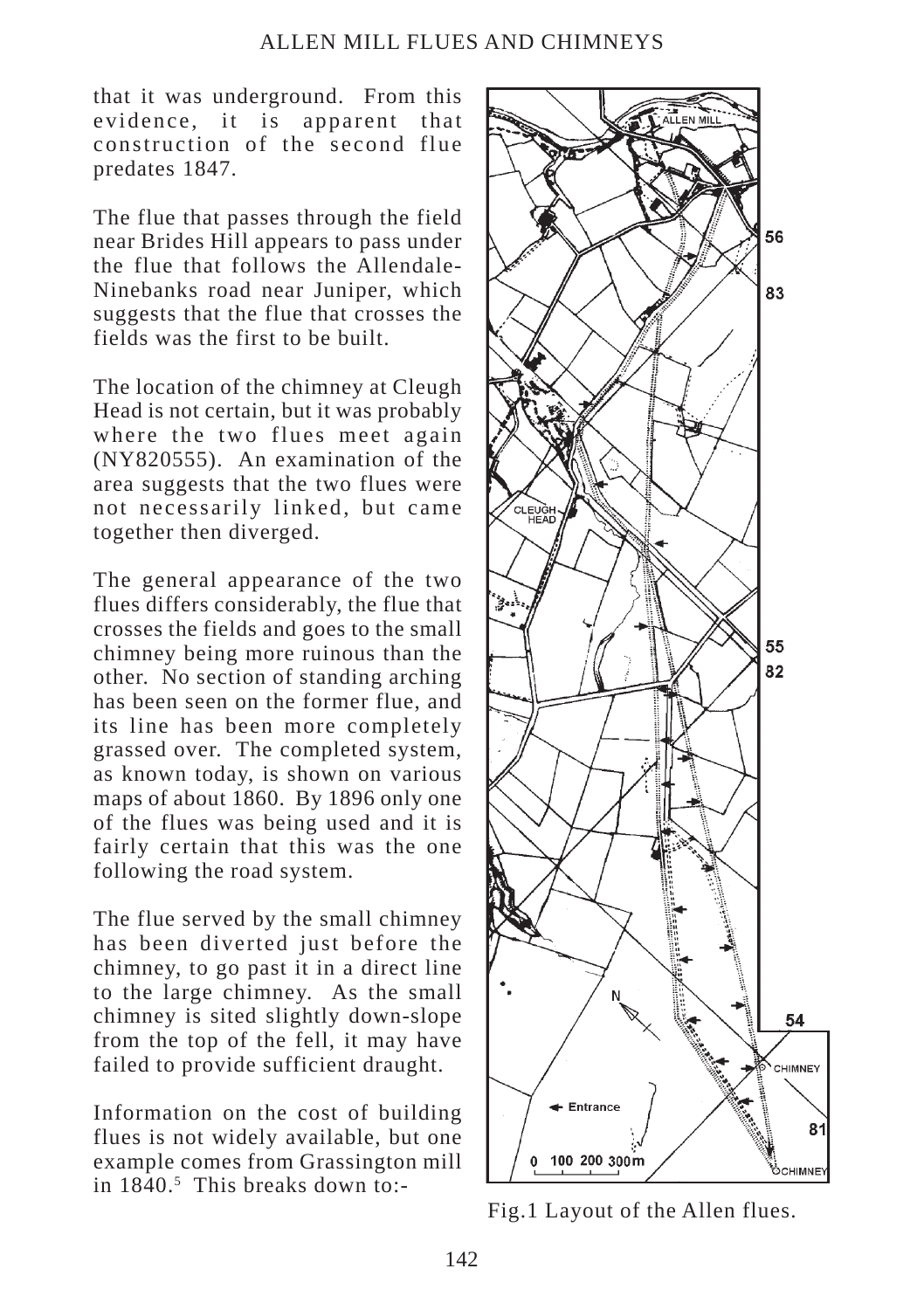#### BRITISH MINING No.63

| S             | d per yard           |
|---------------|----------------------|
|               | $4\frac{3}{4}$       |
|               | 8                    |
|               | 4                    |
| 2             | $\theta$             |
| $\mathcal{R}$ | $\Delta \frac{3}{4}$ |
|               |                      |

The Allendale flues are about 8,600 yards long and cost about  $\text{\pounds}3,000$  in 1835-9, giving an average of seven shillings per yard. While it is not intended that the flues should be directly comparable, the Allen flues being probably of greater cross section, the figures do establish the order of magnitude of the costs. It seems that the expenditure in the 1835-39 period at Allendale was sufficient to build all of the flue complex and carry out the various modifications.

## **THE FLUES**

Sections of the flues have been demolished for stone or to recover land. The best preserved sections show that the cross section was as in Plate I (Cleugh Head NY81925544). Entrances, measuring 1.0 metre by 1.8 metre, were built into the flue to allow the flue dust to be removed. They were not spaced at precisely equal intervals, the distance between them averaging 270 metres, but varying between 180 and 310 metres. At two places (NY81685518 and NY81825395), where an entrance has been built, an enlarged section of flue

has been constructed. The former entrance to the west flue, by the side of the road near Frolar Meadows, has recently had the arching of the enlarged section removed and been consolidated to allow viewing. Most of the entrances have ready access to a road, in one instance (NY81505495), where the flue has diverged from the road system, the entrance has been constructed as a tunnel from the boundary wall to the flue. The reason for the tunnel was almost certainly to prevent contamination of the pasture with flue dust.

Where possible, a level access for carts was cut to each entrance, as at the Fell House entrance, Figure 3 (NY81315480).



*Plate I. Flue near Cleugh Head (Fairbairn, 1994).*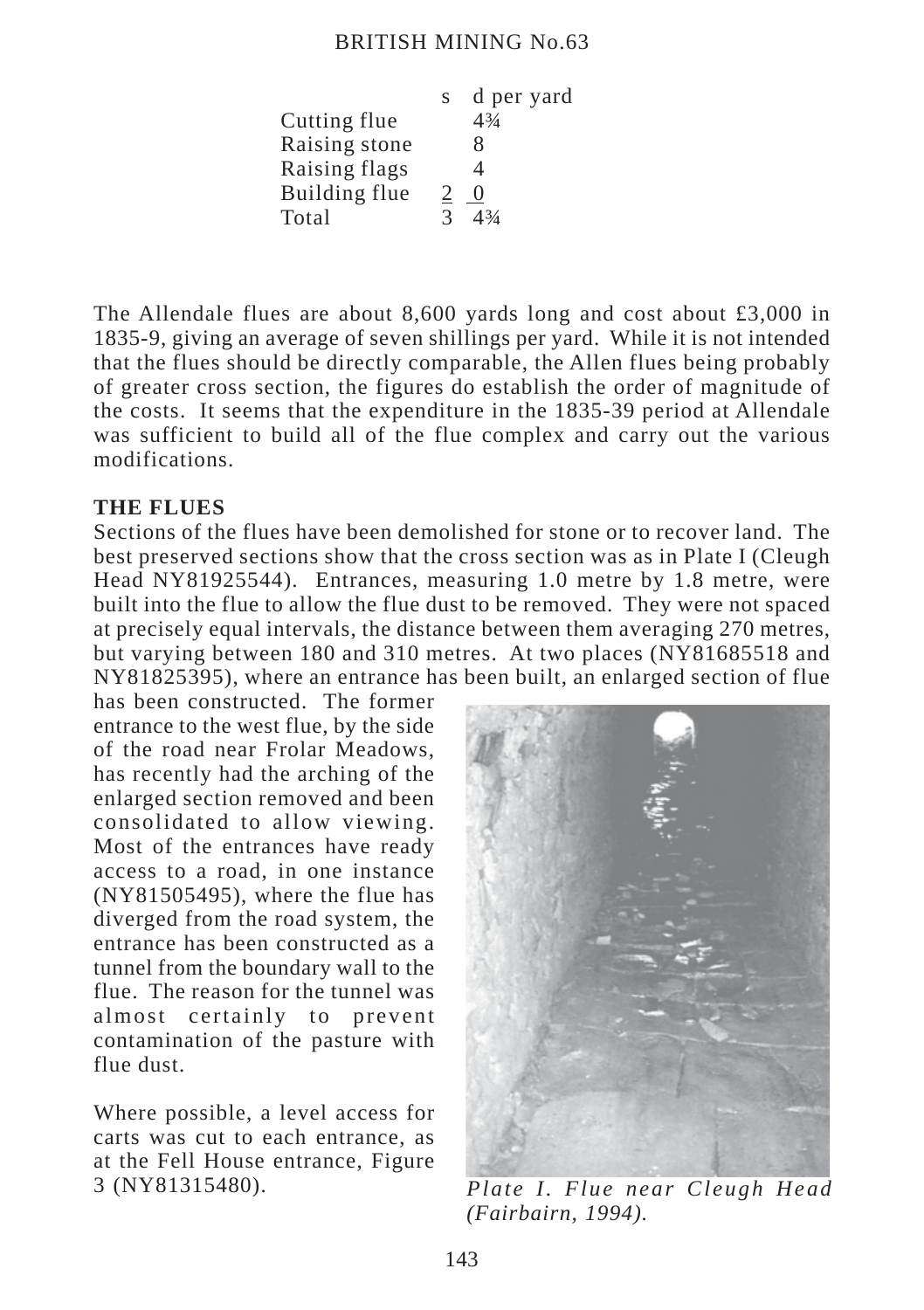## ALLEN MILL FLUES AND CHIMNEYS

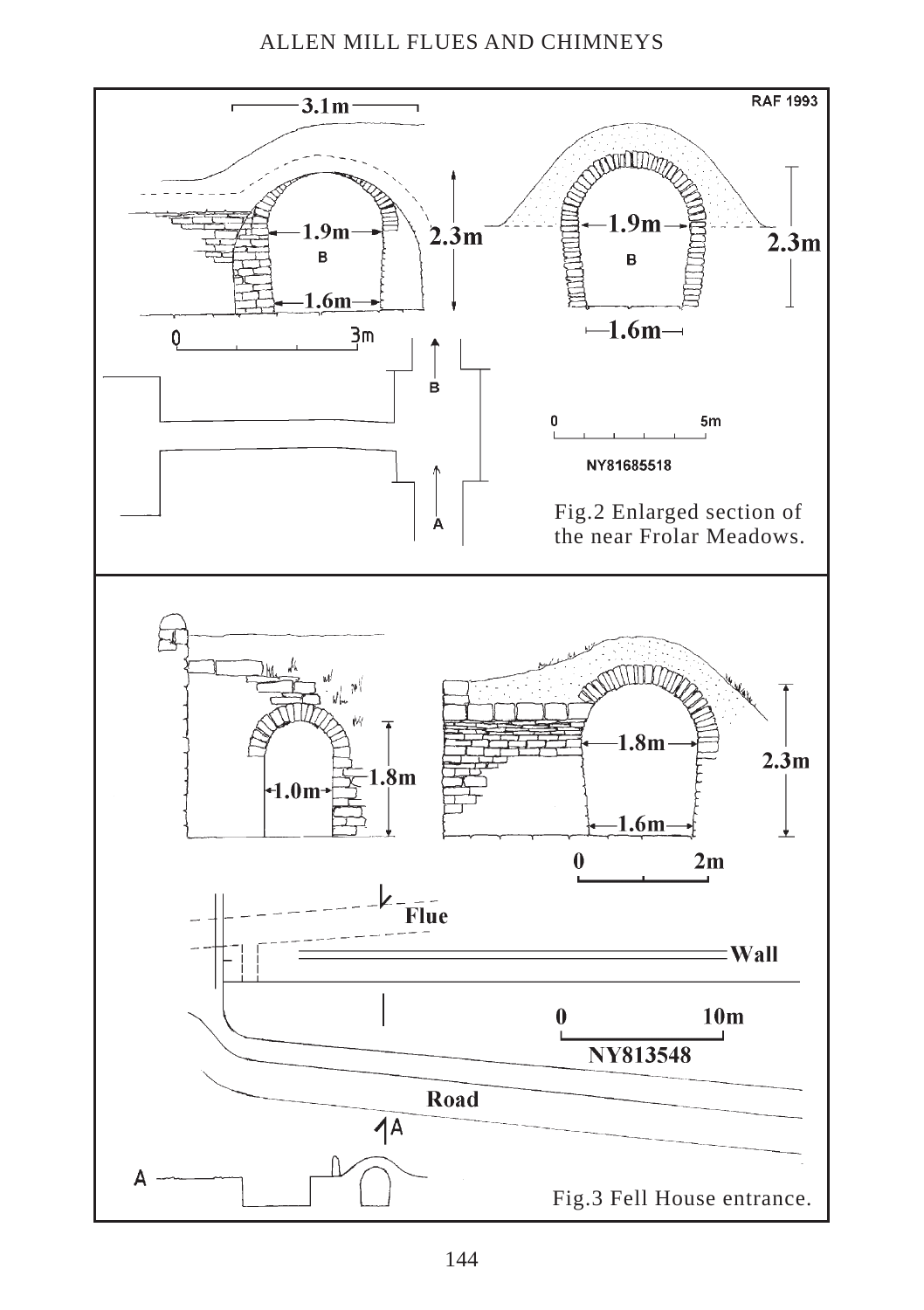

*Plates II & III The small chimney after the collapse (Fairbairn, 1994).*